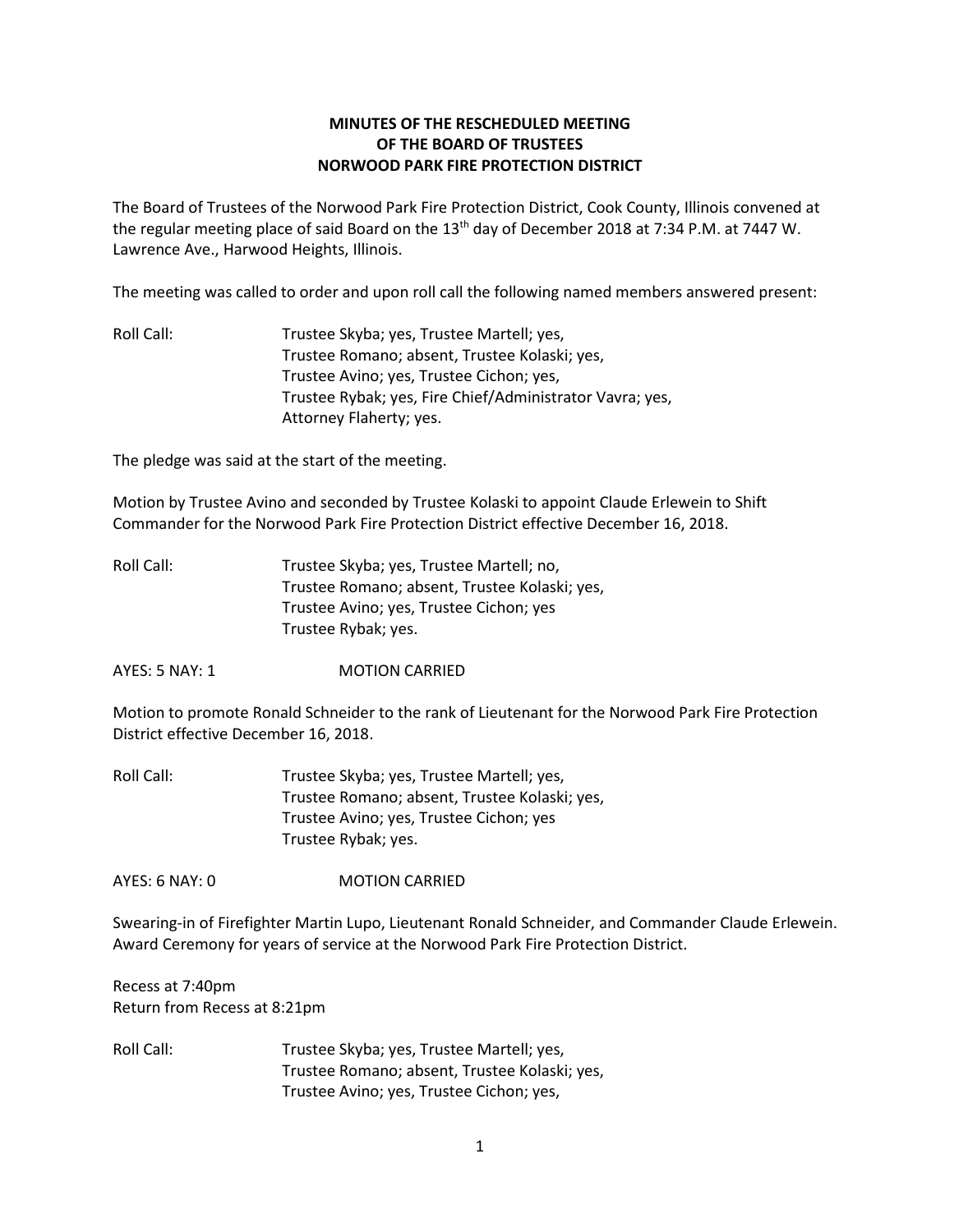Trustee Rybak; yes, Fire Chief/Administrator Vavra; yes, Attorney Flaherty; yes.

### **COMMUNICATION WITH THE AUDIENCE** (Public Participation)

A motion was made by Trustee Rybak and seconded by Trustee Kolaski to suspend the rules to permit visitors to be recognized. The Board retains the right to refuse to recognize any individual if they feel their comments are not relevant or to "put them off", if they exceed their time allotment. After all have had an opportunity to address the Board, the President moves the rules be reinstated, and the Board will proceed with meeting.

AYES: 6 NAY: 0 ABSENT: 1 MOTION CARRIED

Deputy Chief Blondell asked if there were any questions regarding training or the Fire Prevention Bureau. D/C Blondell asked if the Trustees would postpone the vote on his contract so he could go into Closed Session and discuss some items. The Board did not have any questions and agreed to hold the vote until after Closed Session and speaking with the D/C.

Motion by Trustee Kolaski and seconded by Trustee Rybak to approve the Special Meeting Minutes held on November 19<sup>th</sup>, 2018.

| Roll Call: | Trustee Skyba; yes, Trustee Martell; yes,     |
|------------|-----------------------------------------------|
|            | Trustee Romano; absent, Trustee Kolaski; yes, |
|            | Trustee Avino; yes, Trustee Cichon; yes       |
|            | Trustee Rybak; yes.                           |

AYES: 6 NAY: 0 MOTION CARRIED

Motion by Trustee Kolaski and seconded by Trustee Avino to approve the Re-Scheduled Meeting Minutes held on November 26<sup>th</sup>, 2018.

Roll Call: Trustee Skyba; yes, Trustee Martell; yes, Trustee Romano; absent, Trustee Kolaski; yes, Trustee Avino; yes, Trustee Cichon; yes Trustee Rybak; yes.

AYES: 6 NAY: 0 MOTION CARRIED

Motion by Trustee Cichon and seconded by Trustee Rybak to approve and keep closed the minutes of the Closed Session meeting held on November 19<sup>th</sup>, 2018.

Roll Call: Trustee Skyba; yes, Trustee Martell; yes, Trustee Romano; absent, Trustee Kolaski; yes, Trustee Avino; yes, Trustee Cichon; yes Trustee Rybak; yes.

AYES: 6 NAY: 0 MOTION CARRIED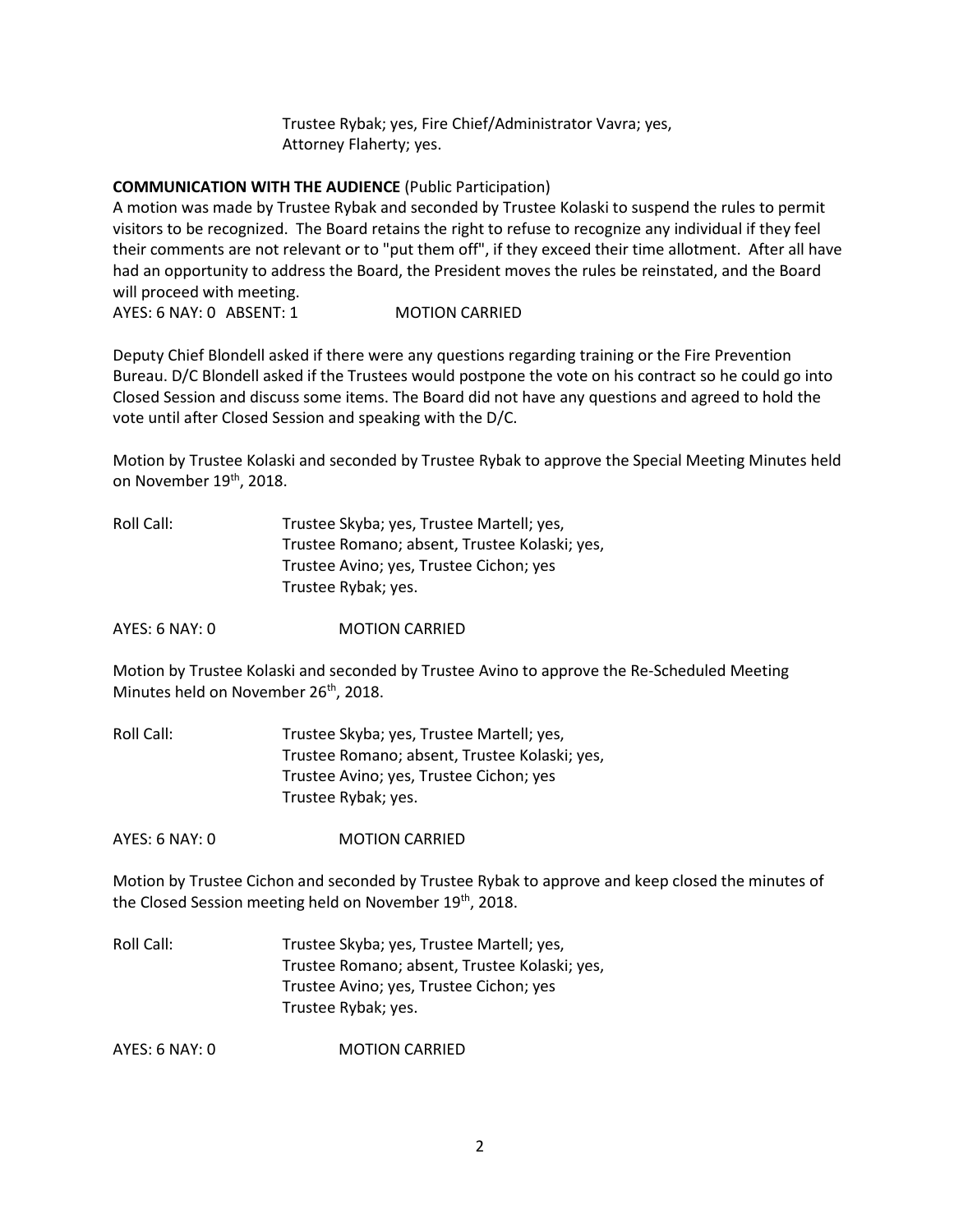Motion by Trustee Avino and seconded by Trustee Cichon to approve and keep closed the minutes of the Closed Session meeting held on November 26<sup>th</sup>, 2018.

Roll Call: Trustee Skyba; yes, Trustee Martell; yes, Trustee Romano; absent, Trustee Kolaski; yes, Trustee Avino; yes, Trustee Cichon; yes Trustee Rybak; yes.

AYES: 6 NAY: 0 MOTION CARRIED

Motion by Trustee Kolaski and seconded by Trustee Avino to approve payment of all current disbursements in the amount of \$499,770.38 Roll Call: Trustee Skyba; yes, Trustee Martell; yes, Trustee Romano; absent, Trustee Kolaski; yes, Trustee Avino; yes, Trustee Cichon; yes Trustee Rybak; yes.

AYES: 6 NAY: 0 MOTION CARRIED

#### **TREASURER'S REPORT**

Schedule of Assets (Arising from Cash Transactions) November 30, 2018

| Assets                                                       |              |
|--------------------------------------------------------------|--------------|
| Checking and money market accounts (interest rate-APY):      |              |
| Byline Bank checking #4303503 (0.046%)                       | 87,972.99    |
| Byline Bank money market #4303498                            | 241,251.55   |
| Byline Bank ambulance billing money market #4304492 (0.295%) | 574,442.32   |
| Byline Bank-Medical #1003102                                 | 5,281.22     |
| Byline Bank- FSA #9990034868                                 | 2,028.91     |
| Total checking and money market accounts                     | \$910,976.99 |

# **Certificates of deposit (interest rate and maturity):**

| Belmont Bank (3.00%, 02/10/21)                           | 649,424.84     |
|----------------------------------------------------------|----------------|
| Belmont Bank (2.30% 08/05/19)                            | 130,911.44     |
| Belmont Bank (2.35% 06/23/19)                            | 442,623.56     |
| Belmont Bank (3.00% 01/21/21)                            | 544,585.13     |
| Belmont Bank (2.30% 07/19/19)                            | 384,108.61     |
| Total certificates of deposit                            | \$2,151,653.58 |
| Total checking, money market and certificates of deposit | \$3,062,630.57 |

Motion by Trustee Cichon and seconded by Trustee Kolaski to approve the Treasurer's report as presented from the Financial Statement for November 2018.

Roll Call: Trustee Skyba; yes, Trustee Martell; yes, Trustee Romano; absent, Trustee Kolaski; yes,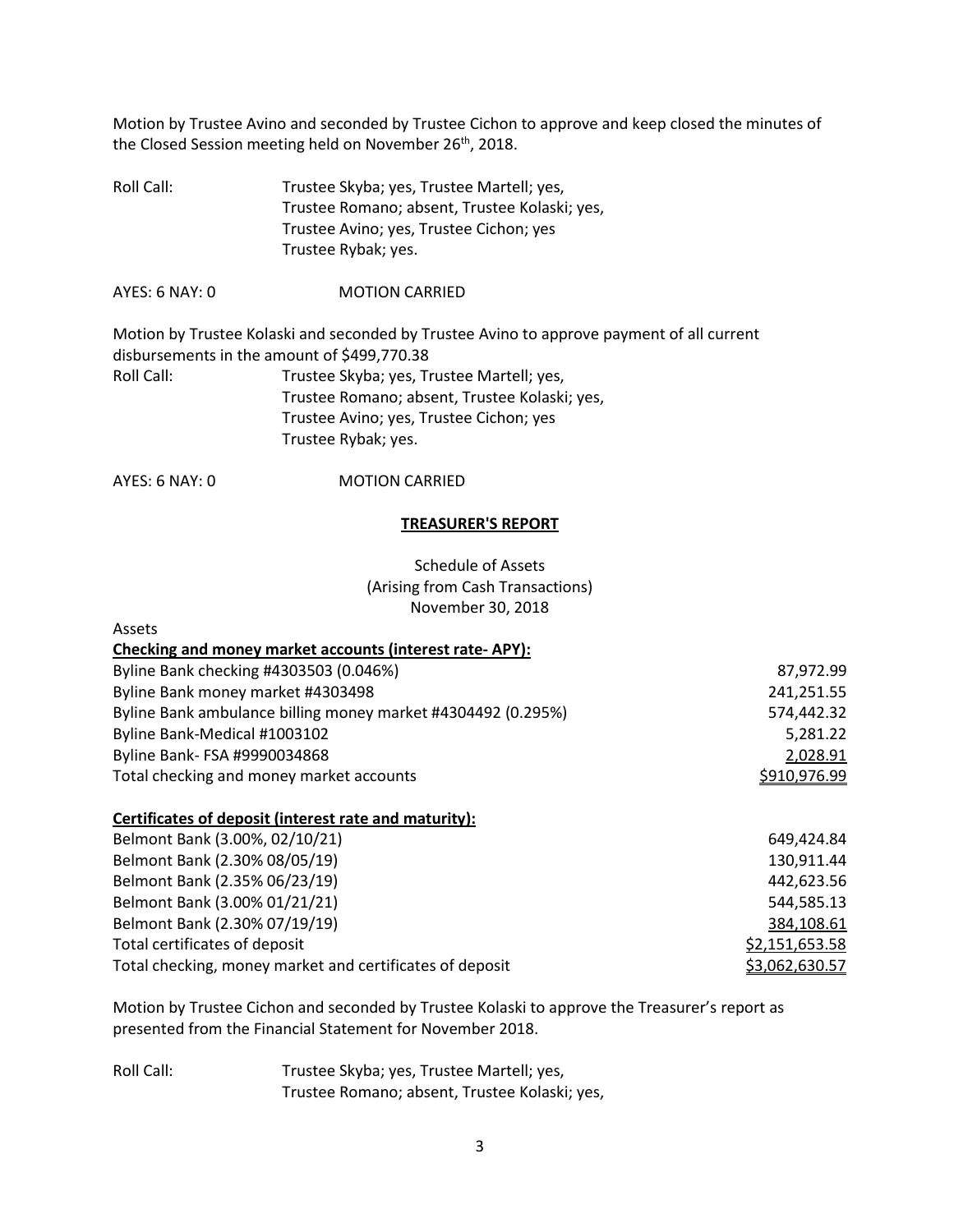Trustee Avino; yes, Trustee Cichon; yes, Trustee Rybak; yes.

AYES: 6 NAY: 0 MOTION CARRIED

### **Chiefs' Report:**

Chief Vavra stated that his report was given to all trustees.

Apparatus floor in done, there were 2 spots that were slick, and they came and repaired them. It was a great company to work with.

Did some spring cleaning around the department, the men took it to heart and did a great job. They also had innovated solutions.

In November we had the department physicals. They were here for 5 days. No concerns have been brought to my attention. They will be able to begin to look at trends after 2 years of information. Firefighter candidate Lupo was able to have his entry level physical completed by them as well.

The Lieutenants test is finishing up. The written test was today, and we should have the results by next week. The Commissioners will have a preliminary final list on December 20<sup>th</sup>, then we will need to wait 10 days for any military points. Final list will be posted after that. Old list expires January  $1<sup>st</sup>$ , 2019.

Trustee Rybak asked why the response times for November have been the highest ever. Chief stated that snow may have affected this. Automatic Aid is with the flow of traffic. Chief explained that we are looking at a reporting program where we can get better numbers. Trustee Rybak stated that a stemi needs to be under 5 minutes so we need to keep a close watch on this.

Trustee Skyba asked if there was a warranty on the floor. Chief stated he believes 3 years, but the floor should last 10 years. D/C Blondell explained how petroleum leaks on the floor and how it is cleaned every day.

Trustee Skyba stated that the board directed to get GPS into the vehicles and wanted to know why it was not done. Chief explained that he met with a company on Tuesday that has this ability. We would want it to work with the computers that are going into the vehicles. We do not have a vehicle policy for this and no one to monitor it. MCD does not have the capability to do this. He is working on a prudent way to complete this. If we go the computer route, it will be 2-3 months before we have the programs. Hass Alert is a neat concept but not sure we need that. Discussion.

Motion by Trustee Skyba seconded by Trustee Kolaski to approve the Chief's report for October 2018.

AYES: 6 NAY: 0 MOTION CARRIED

**President's Report:** Trustee Martell wished everyone a Merry Christmas and Happy Holiday. Asked to please keep the Romano Family in your prayers. Discussed the meeting dates for 2019 and the need for a compromise due to everyone's schedules.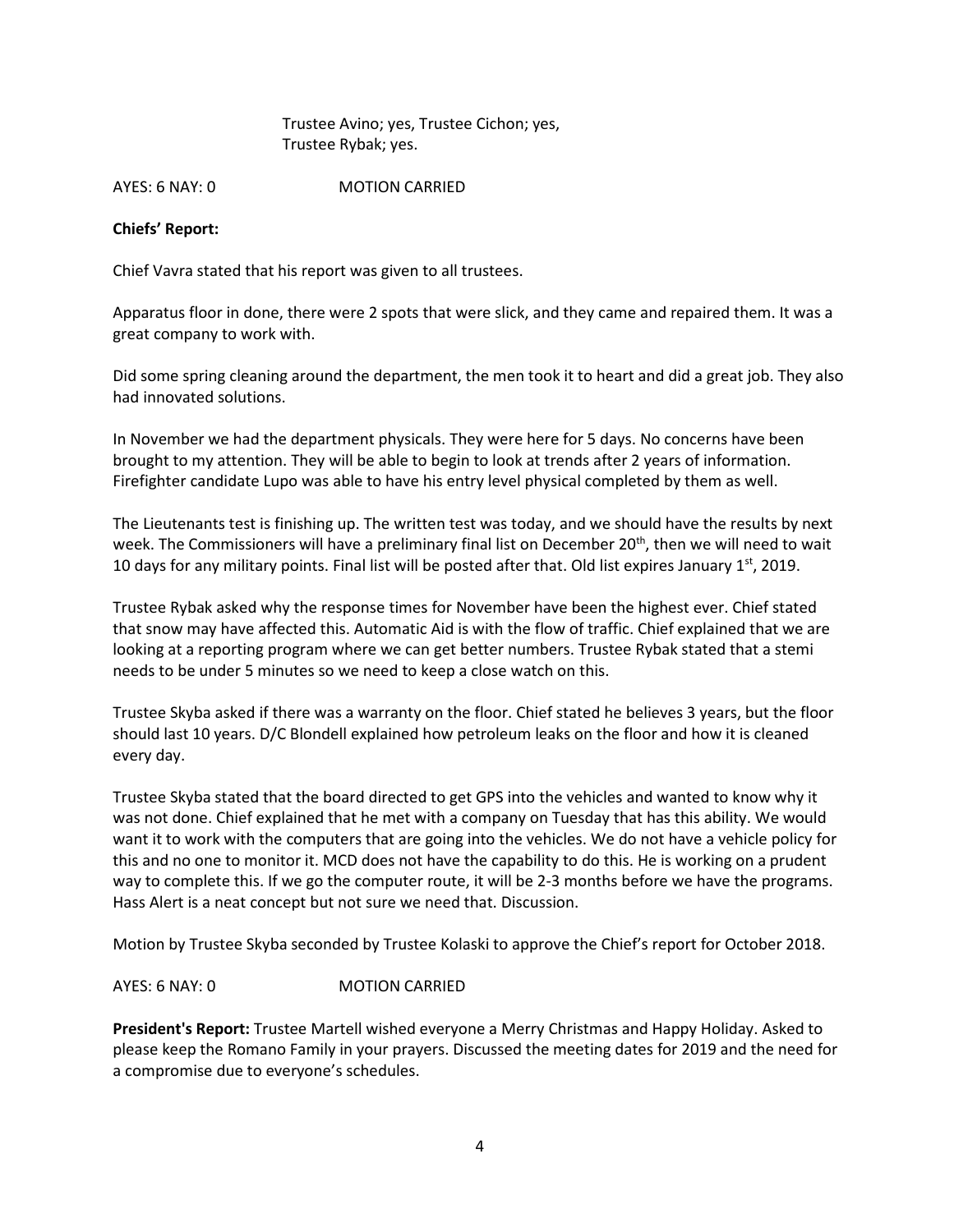Trustee Romano is currently not available, we need to get the audit reviewed and loan completed. Discussion. Trustee Martell stated that a couple banks were not interested in doing a loan with us. This will be a tax-exempt loan. Belmont Bank has our CD money. They have concerns with the pension and healthcare liability. He is working on a rate with them. He states that we have a large obligation.

## **Committee Reports:**

Finance & Information Technology Committee- Report already given by Trustee Martell.

Building and Equipment Committee- Trustee Cichon stated there is nothing to report.

Policy Committee- Trustee Kolaski stated they need to work on a GPS policy before installing it. Chief is working on it.

Strategic Planning Committee- Trustee Martell stated there is nothing to report.

Human Capital Committee- Trustee Rybak stated there was a meeting today, the grant information has been sent and we divided up the responsibilities for the application. By the end of the week we hope to know which medic are interested in doing this program. Salvation Army will partner with us for support. Disucssion.

Community Relations Committee-Trustee Avino stated the newsletter is ready to go. Trustee Martell stated the font is too small and needs sighting. Trustee Skyba stated he would like to see it before it goes out. Discussion. D/C Blondell stated the ISO said we needed to include information that would educate the public in the newsletter, he explained that we would get 100% credit of the possible 5 points.

Fire Commissioner & Pension Board Governance & Oversight Committee- Trustee Skyba stated the Commissioners held the test for the Lieutenants and interviews. Will have to forgive them for not being here this evening. Meeting will be on December 20<sup>th</sup>. We will need to get meeting dates for next year. States that he has not heard from the Pension Board. Discussion regarding the pension levy amount that was approved at the last meeting.

Attorney Report- Attorney Flaherty stated he has nothing for open session but does have to discuss some litigation in Closed Session.

Fire Commissioner Report- No commissioner present

**Old Business:**  None

#### **New Business**

Motion to approve the Deputy Chief contract with David Blondell effective November 20, 1028 was postponed until after Closed Session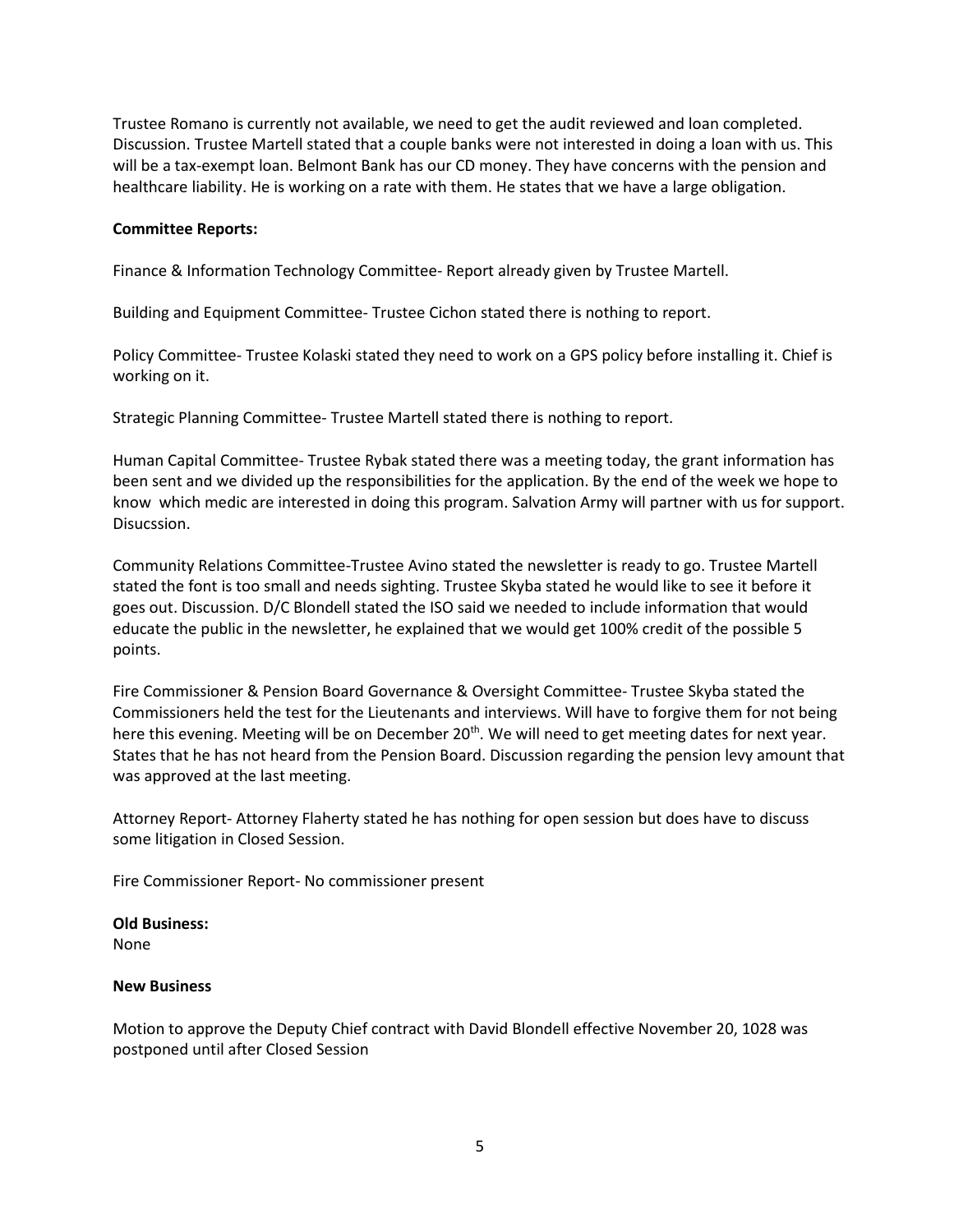Motion by Trustee Rybak and seconded by Trustee Cichon to pass and approve Ordinance #18-5, the Norwood Park Fire Protection District 2018 Tax Levy in the amount of \$5,785,761.

Trustee Martell stated that we funded the pension as required by law. The levy was increased 4.99%.

Roll Call: Trustee Skyba; yes, Trustee Martell; yes, Trustee Romano; absent, Trustee Kolaski; yes, Trustee Avino; yes, Trustee Cichon; yes, Trustee Rybak; yes.

AYES: 6 NAY: 0 MOTION CARRIED

Motion by Trustee Kolaski and seconded by Trustee Avino to pass and approve Ordinance #18-6, an Ordinance giving Cook County Clerk direction related to the 2018 Tax Levy.

Roll Call: Trustee Skyba; yes, Trustee Martell; yes, Trustee Romano; absent, Trustee Kolaski; yes, Trustee Avino; yes, Trustee Cichon; yes, Trustee Rybak; yes.

### AYES: 6 NAY: 0 MOTION CARRIED

Motion by Trustee Kolaski and seconded by Trustee Cichon to approve the Liability insurance renewal with Corkill insurance, effective January 1, 2019 through January 1, 2020, at an annual cost of \$35,710.00.

Discussion on coverage. Attorney Flaherty stated the umbrella coverage is adequate.

| Trustee Skyba; yes, Trustee Martell; yes,     |
|-----------------------------------------------|
| Trustee Romano; absent, Trustee Kolaski; yes, |
| Trustee Avino; yes, Trustee Cichon; yes,      |
| Trustee Rybak; yes.                           |
|                                               |

AYES: 6 NAY: 0 MOTION CARRIED

Motion by Trustee Rybak and seconded by Trustee Martell to approve the renewal for Workers Compensation through Illinois Public Risk Fund, effective January 1, 2019 through January 1, 2020, at an estimated cost of \$164,189.00.

Roll Call: Trustee Skyba; yes, Trustee Martell; yes, Trustee Romano; absent, Trustee Kolaski; yes, Trustee Avino; yes, Trustee Cichon; yes, Trustee Rybak; yes.

AYES: 6 NAY: 0 MOTION CARRIED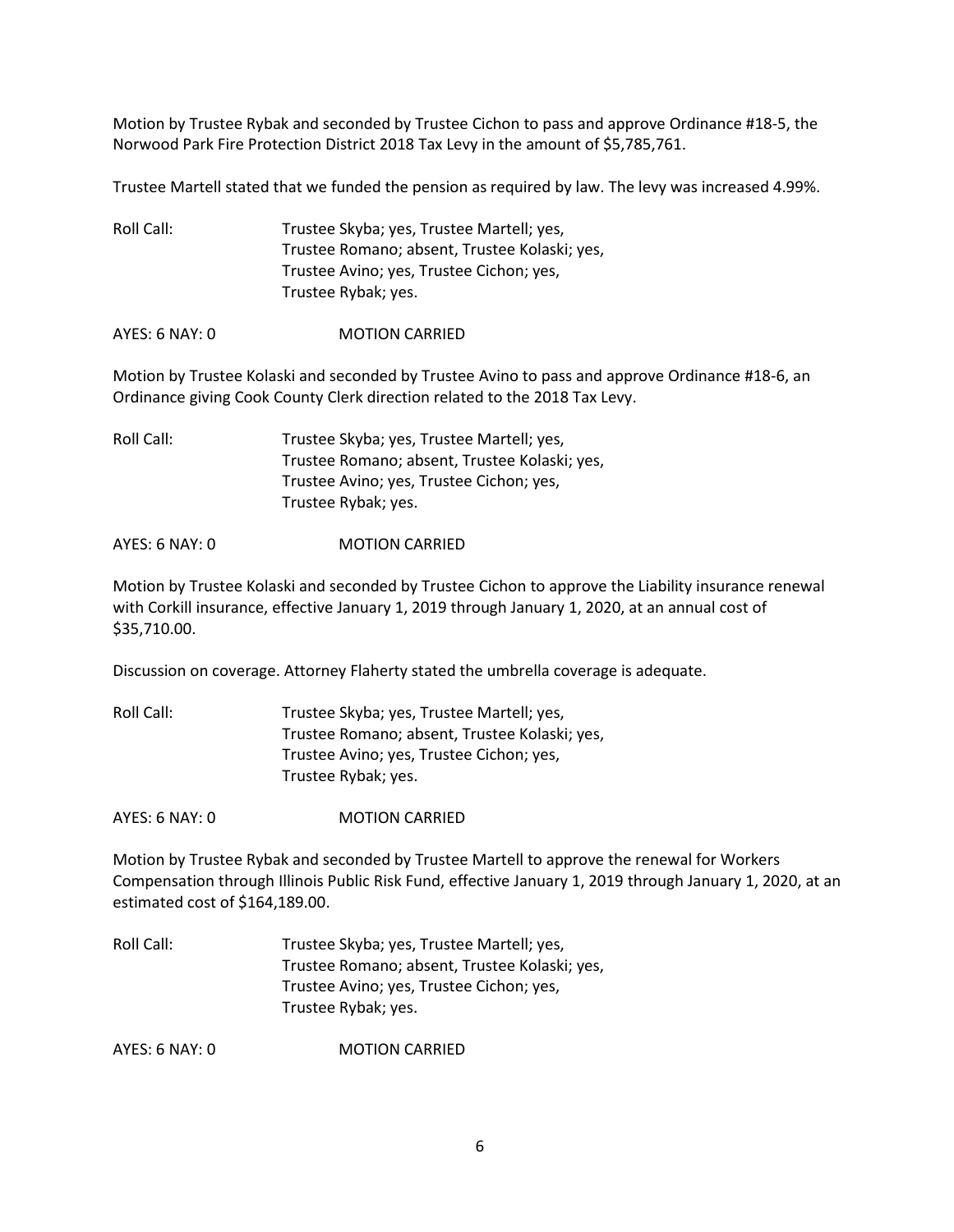Motion by Trustee Martell and seconded by Trustee Cichon to approve the cost to print and distribute Norwood Park Fire Protection District's December 2018 edition Newsletter, *The Size-Up*. Printing and distribution through FCL Graphics at a cost not to exceed \$7,000 (including postage).

Trustee Skyba stated that you are asking him to vote on something he has not seen. Discussion. This is on the Committee's recommendation.

| Roll Call: | Trustee Skyba; yes, Trustee Martell; yes,     |
|------------|-----------------------------------------------|
|            | Trustee Romano; absent, Trustee Kolaski; yes, |
|            | Trustee Avino; yes, Trustee Cichon; yes,      |
|            | Trustee Rybak; yes.                           |
|            |                                               |

AYES: 6 NAY: 0 MOTION CARRIED

Motion by Trustee Cichon and seconded by Trustee Martell to approve the Norwood Park Fire Protection District Board meeting dates for 2019 as follows: January 14, February 21, March 11, April 18, May 13, June 20, July 11, August 15, September 9, October 10, November 14, and December 12. Meetings to be called to order at 7:30pm.

Trustee Martell stated that the dates alternate to accommodate Trustee Romano and Kolaski. Attorney Flaherty stated that he is unable to attend Monday meetings.

| Roll Call: | Trustee Skyba; yes, Trustee Martell; yes,     |
|------------|-----------------------------------------------|
|            | Trustee Romano; absent, Trustee Kolaski; yes, |
|            | Trustee Avino; yes, Trustee Cichon; yes,      |
|            | Trustee Rybak; yes.                           |

AYES: 6 NAY: 0 MOTION CARRIED

Motion by Trustee Rybak and seconded by Trustee Kolaski to approve the payment to Target Solutions in the amount of \$3,329.03 for annual maintenance and training platform.

Chief stated that the training program is great for ISO.

Roll Call: Trustee Skyba; yes, Trustee Martell; yes, Trustee Romano; absent, Trustee Kolaski; yes, Trustee Avino; yes, Trustee Cichon; yes, Trustee Rybak; yes.

AYES: 6 NAY: 0 MOTION CARRIED

Motion by Trustee Cichon and seconded by Trustee Avino to approve the payment to Emergency Vehicle Service in the amount of \$2,925.89 for repairs and replacement for both alternators and batteries to the 2002 ambulance.

Trustee Skyba asked if we are putting this money into it, will we get it back? Chief stated that we will not. Discussion. New ambulance is in service and is going well. Chief discussed the fuel tanks and maybe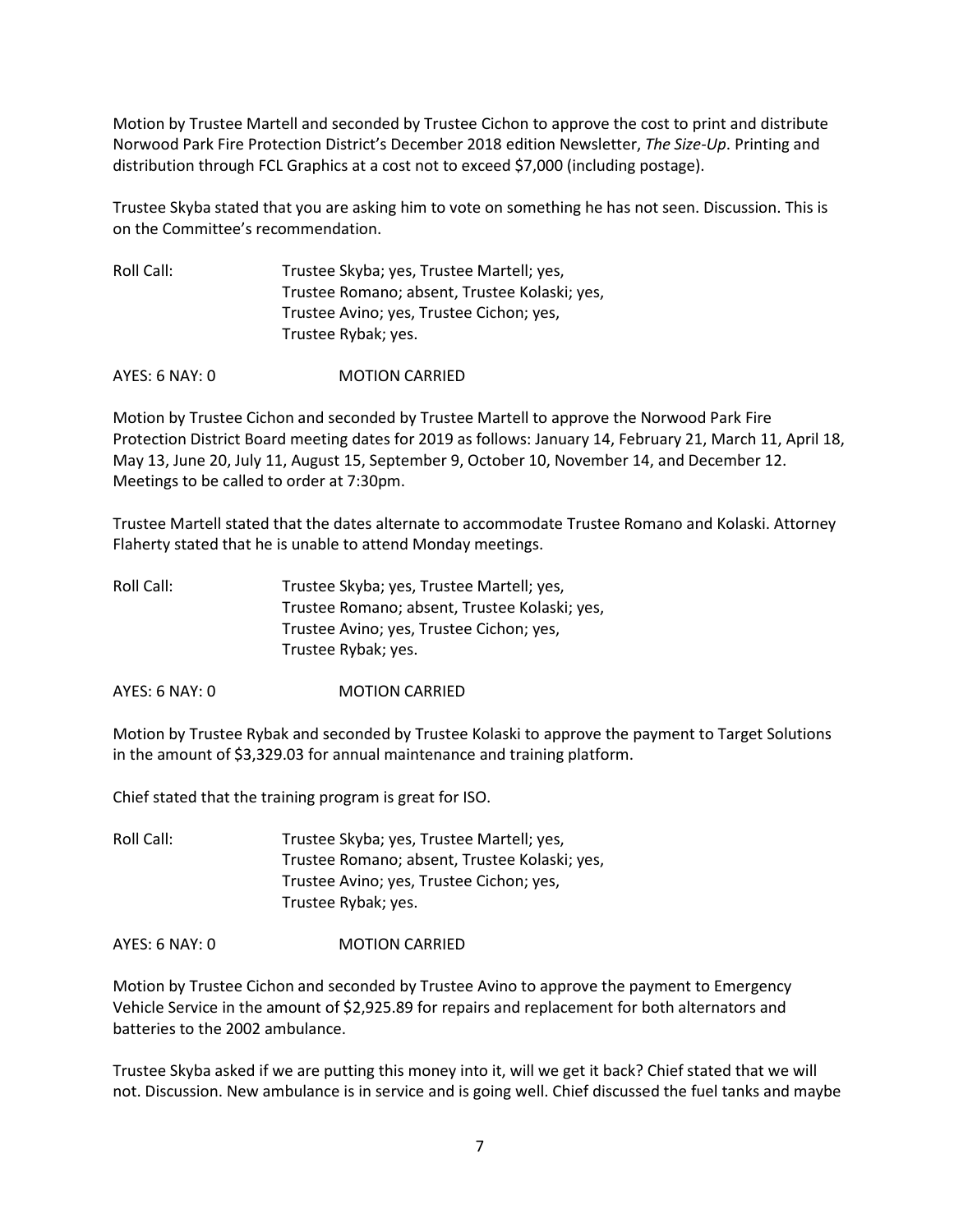changing one to gas, then having the villages come here to fuel up and share some of the costs. Discussion.

| Trustee Skyba; yes, Trustee Martell; yes,     |
|-----------------------------------------------|
| Trustee Romano; absent, Trustee Kolaski; yes, |
| Trustee Avino; yes, Trustee Cichon; yes,      |
| Trustee Rybak; yes.                           |
|                                               |

AYES: 6 NAY: 0 MOTION CARRIED

Motion by Trustee Martell and seconded by Trustee Skyba to approve the payment to 5 Alarm in the amount of \$2,515.00 for Hurst preventative maintenance and new 30 ft extension hose.

| Roll Call: | Trustee Skyba; yes, Trustee Martell; yes,     |
|------------|-----------------------------------------------|
|            | Trustee Romano; absent, Trustee Kolaski; yes, |
|            | Trustee Avino; yes, Trustee Cichon; yes,      |
|            | Trustee Rybak; yes.                           |
|            |                                               |

AYES: 6 NAY: 0 **MOTION CARRIED** 

Motion by Trustee Skyba and seconded by Trustee Rybak to approve Fixed Energy Agreement with Direct Energy Business, LLC for a 12-month period at a rate of 0.07199 per kWh.

This will begin October 2019, but they will hold this price. Trustee Skyba stated this is a good price. Chief stated that it is locked in.

| Roll Call: | Trustee Skyba; yes, Trustee Martell; yes,     |
|------------|-----------------------------------------------|
|            | Trustee Romano; absent, Trustee Kolaski; yes, |
|            | Trustee Avino; yes, Trustee Cichon; yes,      |
|            | Trustee Rybak; yes.                           |

AYES: 6 NAY: 0 MOTION CARRIED

Motion by Trustee Rybak and seconded by Trustee Skyba to approve fixed gas energy agreement with Santana Energy Services, for a 12-month period, at a rate of 0.3599 per therm.

Trustee Martell stated that the Attorney General wants to eliminate negotiating rates for consumers.

| Roll Call: | Trustee Skyba; yes, Trustee Martell; yes,     |
|------------|-----------------------------------------------|
|            | Trustee Romano; absent, Trustee Kolaski; yes, |
|            | Trustee Avino; yes, Trustee Cichon; yes,      |
|            | Trustee Rybak; yes.                           |

AYES: 6 NAY: 0 MOTION CARRIED

Motion by Trustee Avino and seconded by Trustee Cichon to ratify the following purchases: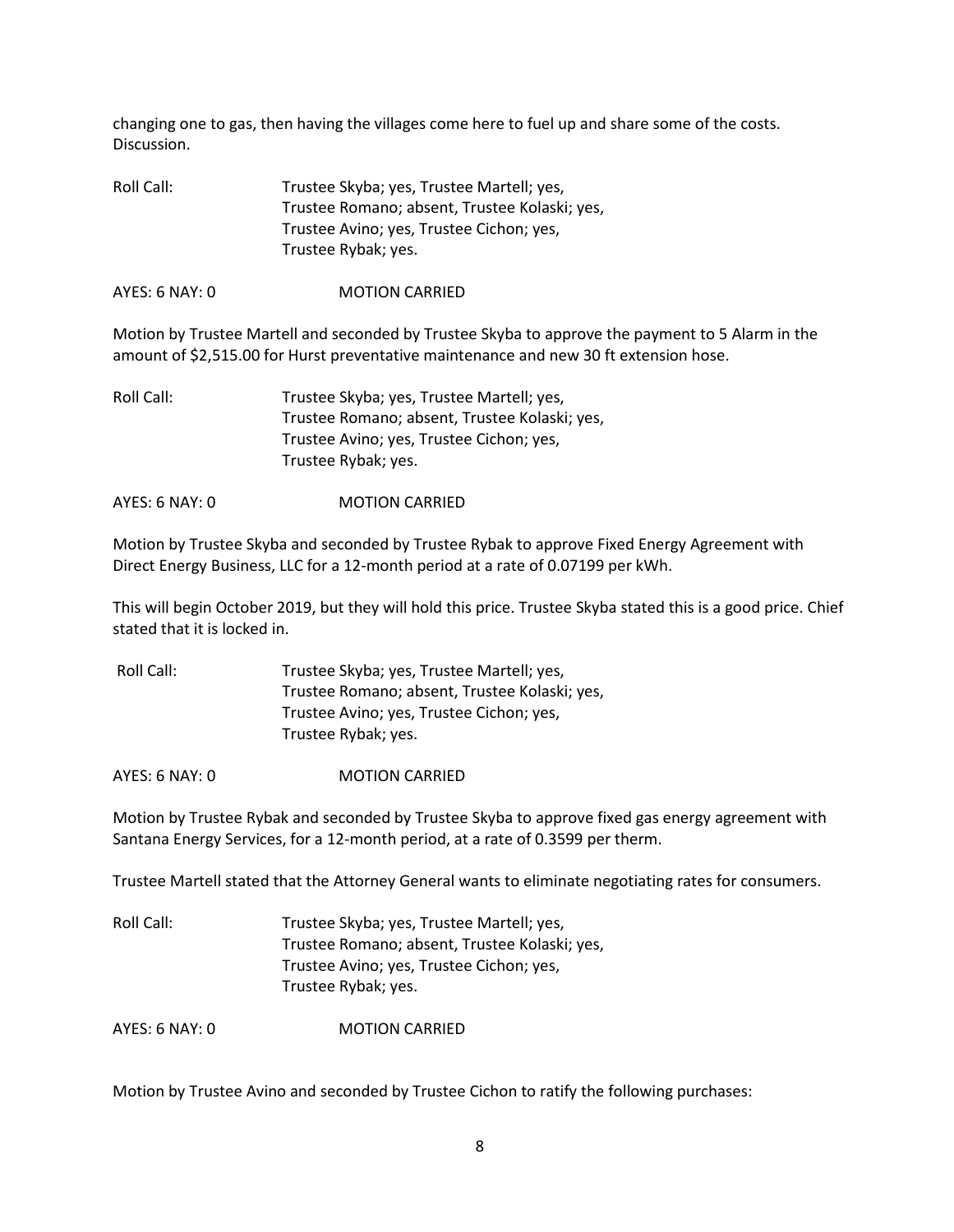- American Express in the amount of \$2,155.65 for IMTA conference fee, Duct cleaning living quarters (split with 2% Fund), Open House Supplies.

- Emergency Vehicle Service Inc. in the amount of \$10,390.79 for Preventative Maintenance to Engine 101.

- Air One Equipment in the amount of \$1,689.25 for new bunker pants and bunker gear repair.

- Emergency Vehicle Service Inc. in the amount of \$1,189.79 for repairs to ambulance 106 rotor and wheel bearings.

- Trudoor in the amount of \$1,618.59 for Hose Tower Door.

- Fallen Movers in the amount of \$1,120.00 for moving expenses.

Trustee Skyba asked what Fallen Movers was, Chief explained and stated the tip was out of Petty Cash. Trustee Skyba asked if there are other places besides EVS. Chief explained that we went out and got better rates compared to Global. D/C Blondell stated that we need to spend money to keep our vehicles safe.

| Roll Call: | Trustee Skyba; yes, Trustee Martell; yes,     |
|------------|-----------------------------------------------|
|            | Trustee Romano; absent, Trustee Kolaski; yes, |
|            | Trustee Avino; yes, Trustee Cichon; yes,      |
|            | Trustee Rybak; yes.                           |

AYES: 6 NAY: 0 **MOTION CARRIED** 

Motion by Trustee Skyba and seconded by Trustee Kolaski to go into Closed Session Pursuant to Section (2)(c)(1) of the Open Meetings Act (to discuss the appointment, employment, compensation, discipline, performance or dismissal of specific employees of the public body; and/or section (2)(c)(11) of the Act (pending, probable or imminent litigation).

| Roll Call: | Trustee Skyba; yes, Trustee Martell; yes,     |
|------------|-----------------------------------------------|
|            | Trustee Romano; absent, Trustee Kolaski; yes, |
|            | Trustee Avino; yes, Trustee Cichon; yes,      |
|            | Trustee Rybak; yes.                           |

AYES: 6 NAY: 0 MOTION CARRIED

Went in Closed Session at 9:43 PM

Returned from Closed Session at 11:06 PM, no decision made, no votes taken.

Roll Call: Trustee Skyba; yes, Trustee Martell; yes, Trustee Romano; absent, Trustee Kolaski; yes, Trustee Avino; yes, Trustee Cichon; yes, Trustee Rybak; yes, Fire Chief/Administrator Vavra; yes, Attorney Flaherty; yes.